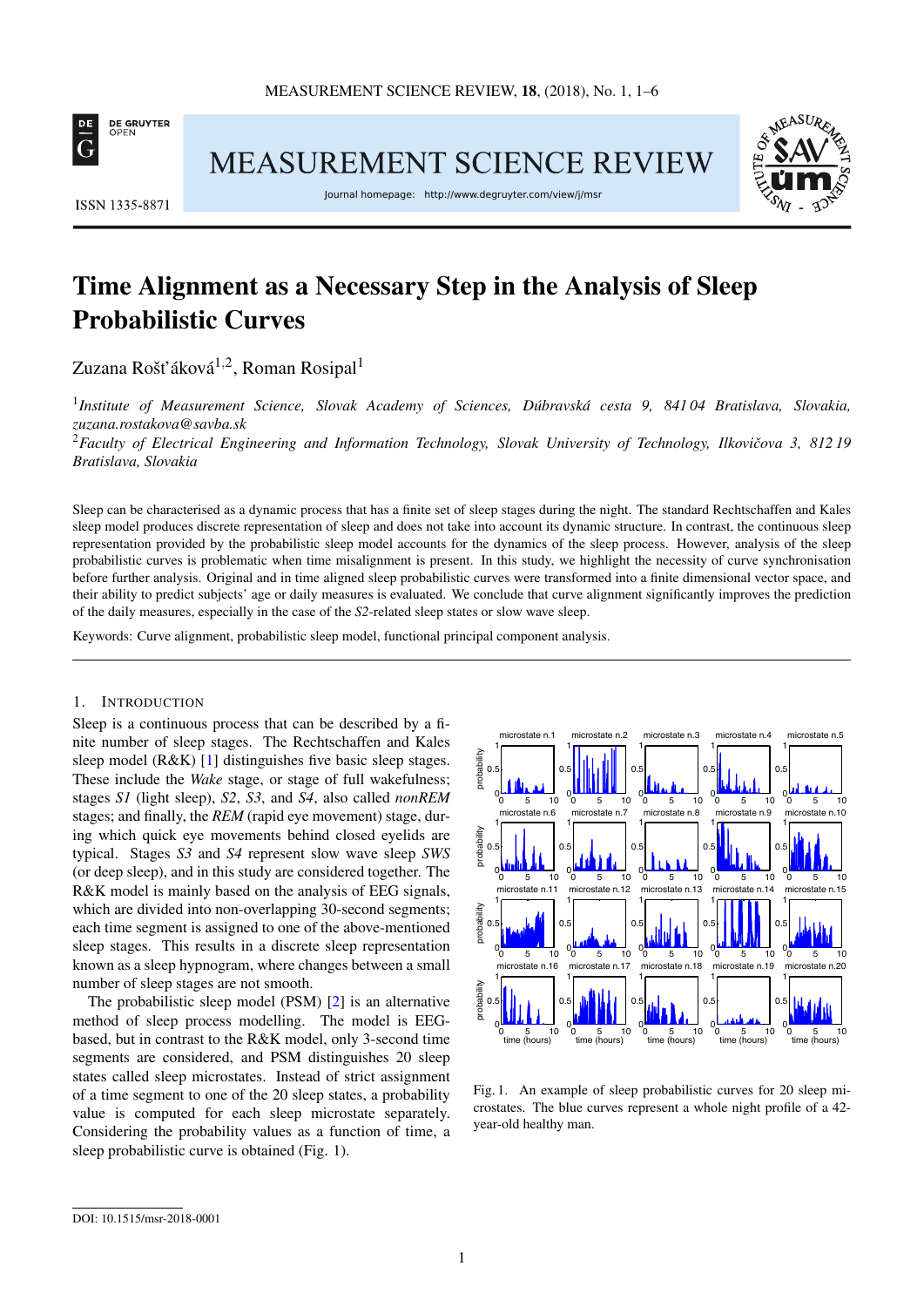<span id="page-1-0"></span>

Fig.2. An example of the sleep probabilistic curves for sleep stages *Wake, S1, S2, SWS, REM*. The blue curves represent a whole night profile of a 42-year-old healthy man. Corresponding Rechtschaffen and Kales scores [\[1\]](#page-4-0) are depicted in red.

Physiological interpretation of sleep microstates is not straightforward. Therefore, PSM also estimates the probability (weights) of similarities between microstates and the standard sleep stages *Wake, S1, S2, SWS* or *REM*. For example, using the current analysis, sleep microstate 1 is similar to the *S2* stage, with the probability of 84.7%, and to the *REM* stage with the probability of 10.9%. Thus, the sum of probabilities to the other R&K sleep stages is 4.4%.

In addition to the interpretation of sleep microstates, estimated probabilities may be used as weights in a linear combination of the sleep microstates in order to reconstruct probabilistic curves for the standard R&K sleep stages (Fig. [2\)](#page-1-0). In the analysis of the sleep probabilistic curves, we aimed to find typical overnight sleep profiles which significantly correlated with age or daily life performance. However, when the curves are misaligned in time (Fig. [3\)](#page-1-1), the relationship with daily life measures is difficult to detect. Two curves *X* and *Y* observed on the approximately same time interval  $T = [a, b]$ are misaligned if they are of similar shape, but important features like local maxima or minima are shifted in time.

To align a pair of curves *X*,*Y* means to find a strictly increasing time transformation  $h: T \to T$  which minimises chosen similarity criterion *C* between the curves under the assumption of the common start and end point

$$
h(a) = a \quad \text{and} \quad h(b) = b.
$$

The area under the squared difference of two curves

$$
C(X, Y \circ h) = \int_{T} (X(t) - Y \circ h(t))^{2} dt
$$
 (1)

is an example of a similarity criterion which is used with small modifications in the majority of the curve alignment methods.

<span id="page-1-1"></span>

Fig.3. An example of two smoothed sleep probabilistic curves with similar overnight profiles misaligned in time (left), and the aligned version (right).

Two of the many methods developed for curve alignment are self-modelling time warping [\[3\]](#page-4-2) and pairwise curve synchronisation [\[4\]](#page-4-3). The first method aligns a set of curves to one common target curve, while the second approach aligns each pair of curves separately. The curve alignment by moments [\[5\]](#page-4-4) defines a set of moments in a curve and aligns two curves in such a way that the difference between their moments is as small as possible. Following our previous practical experience with the presented sleep dataset, we prefer the elastic time warping method as described in [\[6\]](#page-4-5). The general idea of elastic warping was first mentioned in [\[7\]](#page-4-6) or [\[8\]](#page-4-7). This method aligns transformations of each curve called the *square-root slope function* by using the criterion [\(1\)](#page-1-2), rather than curves themselves. For more detail, see [\[6\]](#page-4-5).

There may exist sleep features in which exact timing influences sleep quality and daily behaviour. Therefore, we aimed to detect sleep microstates or standard sleep stages where the time alignment of the sleep probabilistic curves significantly improves correlations between the sleep structure and daily measures, and conversely, where the curve alignment is counter-productive.

#### 2. SUBJECT AND METHODS

In this study, the polysomnographic (PSG) recordings of 146 healthy subjects spending two consecutive nights in the sleep laboratory were used. These recordings represent a subset of PSG data collected in the European sleep project SIESTA [\[9\]](#page-4-8).

After awakening, the subjects participated in a battery of neuropsychological tests. They were also asked to subjectively score their sleep quality or level of drive and drowsiness [\[10\]](#page-5-0). In addition, in the morning and evening, their pulse rate and blood pressure were recorded. The whole set of daily measures collected is listed in Table [1.](#page-2-0)

<span id="page-1-2"></span>In addition to the original daily measures, we considered three artificial factors – factor of subjectively scored sleep quality (FA1), physiological factor (FA2), and neuropsychological factor (FA3). These factors were obtained by applying the factor analysis method to the set of all available daily measures [\[10\]](#page-5-0).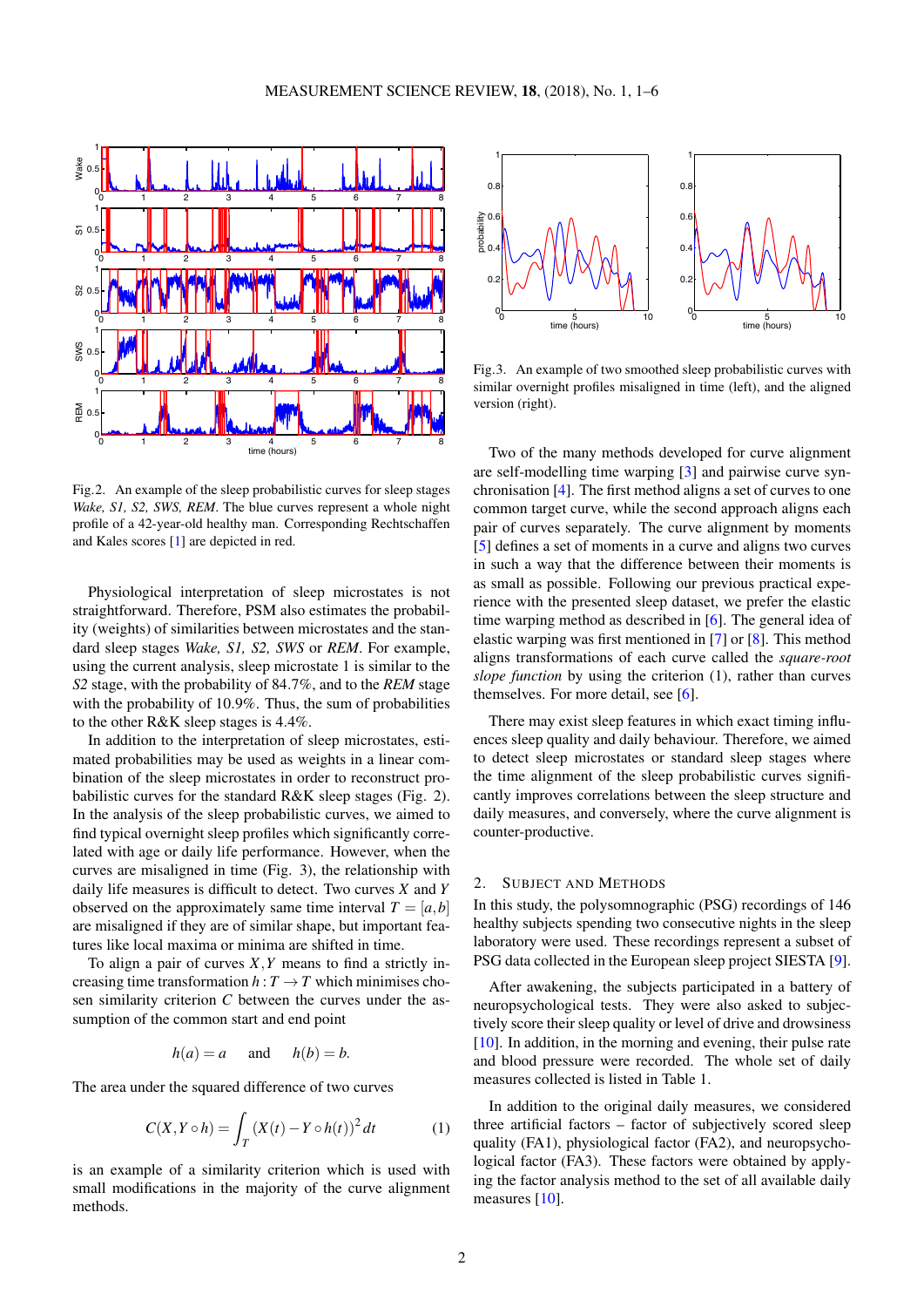<span id="page-2-0"></span>Table 1. The list of daily measures and their abbreviations used in the article. For more details about the cognitive tests or question-naires see [\[10\]](#page-5-0).

| Abbreviation   | Measure                                       |  |  |  |  |
|----------------|-----------------------------------------------|--|--|--|--|
| s_qua          | subjectively scored sleep quality             |  |  |  |  |
| a_qua          | subjectively scored awakening quality         |  |  |  |  |
| s com          | subjectively scored somatic complaints        |  |  |  |  |
| $wb$ m, $wb$ e | well-being morning/evening                    |  |  |  |  |
| drive          | level of drive in the morning                 |  |  |  |  |
| drows          | level of drowsiness in the morning            |  |  |  |  |
| aff            | level of affectivity in the morning           |  |  |  |  |
| mood           | level of mood in the morning                  |  |  |  |  |
| pul_m, pul_e   | pulse rate in the morning/evening             |  |  |  |  |
| dia m, dia e   | diastolic blood pressure in the morn-         |  |  |  |  |
|                | ing/evening                                   |  |  |  |  |
| sys_m, sys_e   | systolic blood pressure in the morn-          |  |  |  |  |
|                | ing/evening                                   |  |  |  |  |
| num_m          | numerical memory test                         |  |  |  |  |
| ad ts          | alphabetical cross-out test, total score      |  |  |  |  |
| ad sv          | alphabetical cross-out test, attention varia- |  |  |  |  |
|                | bility                                        |  |  |  |  |
| errp           | alphabetical cross-out test, percentage of    |  |  |  |  |
|                | errors                                        |  |  |  |  |
| fma r, fma 1   | fine motor activity test (right and left      |  |  |  |  |
|                | hand)                                         |  |  |  |  |

First, PSM was applied to the PSG data, and sleep probabilistic curves of 20 sleep microstates were extracted. Because of a high time variation between the beginning of sleep (lights off) and falling asleep, the beginning of all probabilistic sleep curves was set to the sleep latency, which is defined as three consecutive 30-second periods of the *S1* stage, or the first period of the *S2* stage, whichever comes first.

In the second step the probabilistic curves for the standard sleep stages *Wake, S1, S2, SWS* or *REM* were reconstructed by using the sleep probabilistic curves of 20 sleep microstates, and similarity weights estimated by the PSM.

The sleep probabilistic curves were smoothed by applying the functional principal component analysis (FPCA) method with smoothing covariance surface [\[11\]](#page-5-1). The smoothing step and the procedure described below were performed for each sleep microstate or standard sleep stage separately.

The FPCA method is also able to predict the sleep probabilistic curves profile at the end of the night according to the behaviour of the whole database. Therefore, we can define curves of all subjects over the same time interval.

A by-product of the FPCA method is the transformation of a functional half-space of all non-negative curves into a finite dimensional vector space of principal component scores. Each smoothed sleep probabilistic curve  $X_i$ ,  $i = 1,...,N$ where  $N = 2 \times 146 = 292$  can be expressed as a sum of an overall mean curve  $\mu$  and a linear combination of K functional principal components  $\phi_1, \ldots, \phi_K$ 

$$
X_i(t) = \mu(t) + \sum_{j=1}^{K} a_{ij} \phi_j(t).
$$
 (2)

Functions  $\phi_j : T \to \mathbb{R}, j = 1, \ldots, K$  are normalised and mutu-

ally orthogonal

$$
\int_T \phi_i(t)\phi_j(t)dt = \begin{cases} 0, & i \neq j, \\ 1, & i = j. \end{cases}
$$

The vector of principal component scores

$$
a_i = (a_{i1},...,a_{iK})^T
$$
,  $i = 1,...,N$ 

was used for further analysis, as the representative of the curve *X<sup>i</sup>* .

To relate principal component scores of the sleep probabilistic curves with daily measures, a linear regression model was applied. For a chosen sleep state, the dataset was divided into a training and a testing part. A daily measure *m* was modelled as a linear combination of principal component scores belonging to the training dataset *Dtrain*

$$
m_i = \beta_0 + \sum_{j=1}^K \beta_j a_{ij} + \varepsilon_i, \qquad i \in D_{train},
$$

where the estimators  $\widehat{\beta}_0, \ldots, \widehat{\beta_K}$  for the unknown parameters were obtained by the standard method of least squares. Then we tested whether the estimated model is significantly better than a constant model. After that, values of the daily measure for the testing dataset *Dtest* were predicted by the estimated linear model

$$
\widehat{m_l} = \widehat{\beta}_0 + \sum_{j=1}^K \widehat{\beta}_j a_{lj}, \quad l \in D_{test}.
$$

Finally, Spearman's correlation coefficient was computed between real values  $m_l$ ,  $l \in D_{test}$  and predicted values  $\widehat{m_l}$ ,  $l \in D_{test}$ .<br>
To avoid r

To avoid misinterpretation of results caused by random splitting into training and testing datasets, 10-fold crossvalidation was considered.

In the next step, the sleep probabilistic curves were aligned in time by the elastic time warping method [\[6\]](#page-4-5) immediately after smoothing. The alignment was carried out for each sleep state separately. Transformation of aligned curves into principal component scores and modelling of daily measures were done in the same way as described above. Finally, the Wilcoxon test was performed to detect whether the difference between correlation coefficients obtained from the original and aligned curves was significant.

Different division of the data into 10 folds may lead to slightly different results. Therefore, the whole procedure was repeated 100 times and differences in correlations based on misaligned or aligned curves were considered as significant if the Wilcoxon test rejected the null hypothesis (no difference between correlation coefficients) in more than 40 trials.

## 3. RESULTS

#### 3.1. Sleep microstates

Time synchronisation of the sleep probabilistic curves of 20 sleep microstates resulted in a few changes of correlations between real and predicted values of daily measures (Table [2\)](#page-3-0).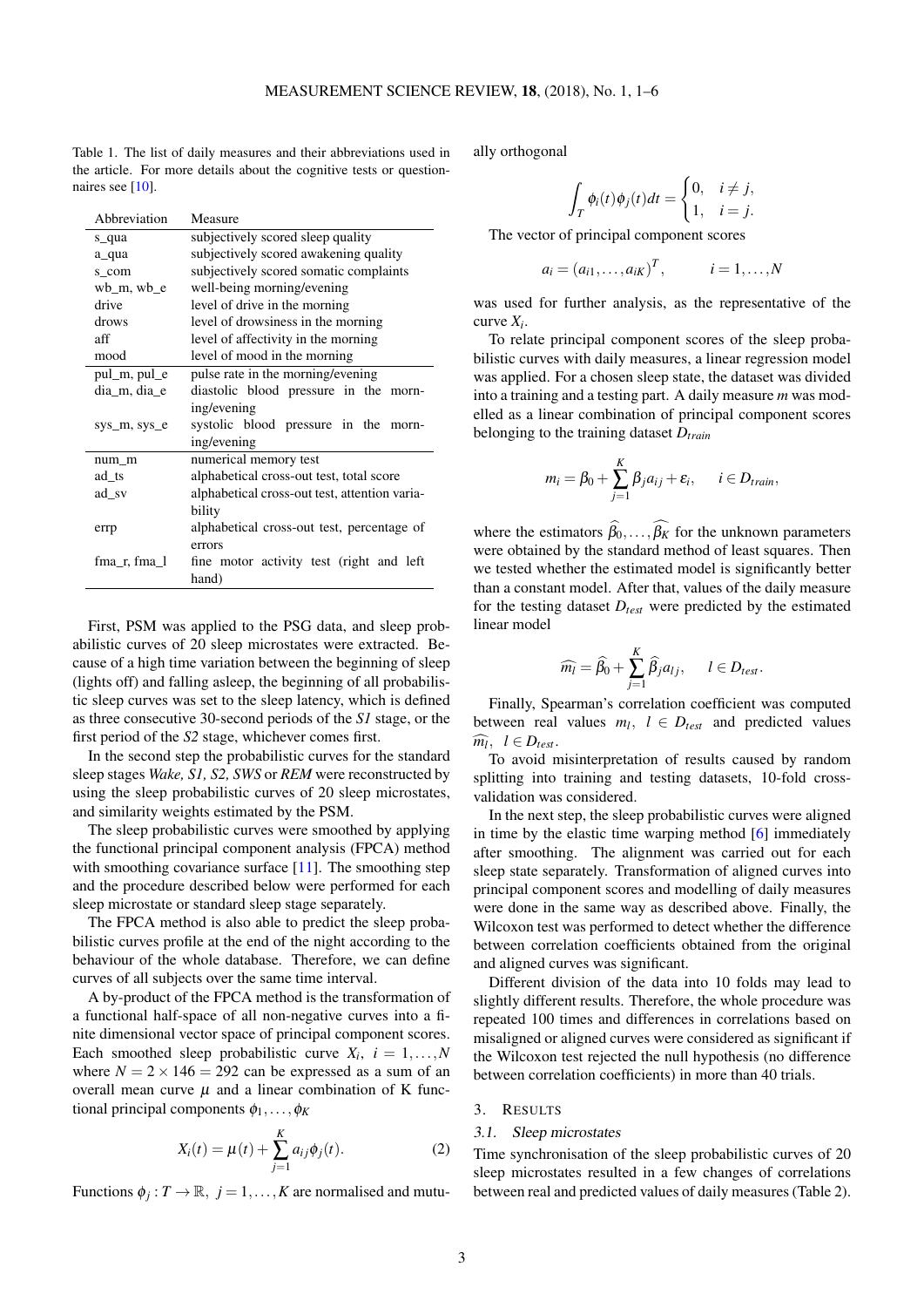<span id="page-3-0"></span>Table 2. Average correlation coefficients for daily measures and sleep microstates. Only results where a significant difference between original and aligned curves was detected by the Wilcoxon test are presented. The percentage of linear models which were significantly better than a constant model is depicted in brackets.

| Daily           | Microstate   | p-value | Ā,                 | Ā,                           |
|-----------------|--------------|---------|--------------------|------------------------------|
| meas.           |              |         | misaligned         | aligned                      |
|                 |              |         | curves             | curves                       |
| wb m            | 5 (65% SWS)  | 0.011   | $(0\%)$<br>$-0.14$ | $(91\%)$<br>0.10             |
| aff             | 8 (73% REM)  | 0.017   | 0.02<br>$(0\%)$    | (37%)<br>0.13                |
|                 | $9(76\% S2)$ | 0.017   | $-0.04$<br>(7%)    | (94%)<br>0.16                |
|                 | 19 (88% W)   | 0.014   | $-0.13$<br>$(0\%)$ | 0.09<br>$(0\%)$              |
| FA <sub>2</sub> | 14 (72% REM) | 0.021   | 0.25<br>(54%)      | $(0\%)$<br>0.10              |
|                 | 20 (63% S2)  | 0.014   | $(9\%)$<br>0.05    | $(100\%)$<br>0.25            |
| pul_m           | 8 (73% REM)  | 0.038   | $(2\%)$<br>0.02    | (99%)<br>0.17                |
| sys_m           | 14 (72% REM) | 0.054   | 0.21               | $(0\%)$<br>$(100\%)$<br>0.03 |
| dia m           | 14 (72% REM) | 0.021   | $(69\%)$<br>0.15   | $-0.02$<br>$(0\%)$           |
| dia e           | $1(85\% S2)$ | 0.045   | $-0.08$<br>$(0\%)$ | (87%)<br>0.13                |
| FA3             | 6 (85% Wake) | 0.017   | 0.25<br>(99%)      | (11%)<br>0.05                |
|                 | 8 (73% REM)  | 0.054   | $(0\%)$<br>0.02    | $(80\%)$<br>0.17             |
| ad sv           | 5 (65% SWS)  | 0.001   | $(0\%)$<br>$-0.13$ | (63%)<br>0.14                |

In the case of subjectively scored sleep and awakening quality, the only significant difference was observed in the case of morning well-being (*wb\_m*) and affectivity (*aff*) tests.

The sleep microstate 5 represents deeper sleep (65 % *SWS*, 35% *S2*) and the principal component scores of the original, in time misaligned sleep probabilistic curves, were not able to predict the values of *wb\_m*. An increment in average correlation values was observed after curve alignment, and the percentage of linear models being significantly better than a constant model was higher (0% for misaligned curves and 91% for aligned curves).

The average correlations between the real level of affectivity in the morning and its values predicted by using principal component scores of misaligned curves corresponding either to microstate 8 (73% *REM*) or 19 (88% *Wake*) were close to zero, and none of the fitted models was better than a constant model. Thus, it was impossible to predict the level of affectivity by using the information from these microstates. After curve alignment, the average correlations increased in both cases, but were still low, see Table [2.](#page-3-0) Improvement in percentage of linear models being significantly better than a constant model was observed only in the case of microstate 8.

No relationship between the structure of the sleep microstate 9 (76% *S2*) and the level of affectivity in the morning was detected when misaligned sleep probabilistic curves were used. The average correlation was  $\bar{\rho} = -0.04$  and the ratio of trained linear models which outperformed a constant model was less than 10% (Table [2\)](#page-3-0). In contrast, after curve alignment, the average correlation increased to 0.16, and the percentage of linear models being significantly better than a constant model was also higher.

Considering the physiological measures, the curve alignment produced significant changes in correlations, especially in *REM*-related sleep microstate 14. The average correlations between the real and predicted values of FA2, systolic and diastolic pressure in the morning decreased after curve alignment (Table [2\)](#page-3-0). The ratio of linear models outperforming a

constant model was equal to 0. However, for the misaligned cases, the percentage was above 50% in all three cases. This indicates that curve alignment is counterproductive for microstate 14.

Microstate 8 is also similar to the *REM* stage, but its characteristics differ from those of microstate 14. As depicted in Table [2,](#page-3-0) the average correlations with pulse rate in the morning changed from insignificant for in time misaligned curves to significant ( $\approx 0.17$ ) after the curves were aligned. The curve alignment also increased the percentage of linear models outperforming a constant model (99 %), indicating that there may exist a relationship between the structure of microstate 8 and the pulse rate in the morning.

The last difference was observed in the case of the *S2* related sleep microstates 1 and 20 (Table [2\)](#page-3-0) and FA2 or diastolic blood pressure in the evening. In both cases, curve alignment produced higher correlations in contrast to the case of misaligned curves. The percentage of linear models being better than a constant model was above 87% after curve alignment.

Significant average correlations ( $\approx 0.25$ ) between the FA3 factor score and the structure of the microstate 6 diminished after curve alignment. This microstate characterises full awakening during the night or in the morning. The amount of time spent awake during the night influences our cognitive performance in the morning. However, after curve alignment the information about the exact amount of time spent awake is missing, and therefore, a decrement in average correlation values and in the percentage of linear models better than a constant model was observed.

For FA3 or *ad\_sv* the curve alignment improved the prediction ability of linear models fitted to the principal component scores of either microstate 8 (73% *REM*) or 5 (65% *SWS*). In addition, the percentage of linear models outperforming a null model increased after curve alignment from 0% for misaligned curves to 80% for microstate 8 or 63% for microstate 5. However, the difference between average correlations produced by either misaligned or aligned curves of microstate 8 was at the edge of significance (p-value  $= 0.054$ ).

## 3.2. Standard R&K sleep stages

The alignment of the sleep probabilistic curves caused changes in correlations between real and predicted results of daily measures, especially for the *REM* stage (Table [3\)](#page-4-9).

Improvement was observed in the case of age, physiological factors, or the results of the numerical memory test. In the last case, the insignificant correlation between daily measures and misaligned curves became statistically significant after curve alignment. Moreover, the percentage of linear models which were significantly better than a constant model increased from 0% for misaligned curves to 85% for aligned curves.

In the case of the level of mood or affectivity, the average correlations between real and predicted values were significantly lower for aligned curves for the *REM* stage. However, no estimated linear model was better than a constant model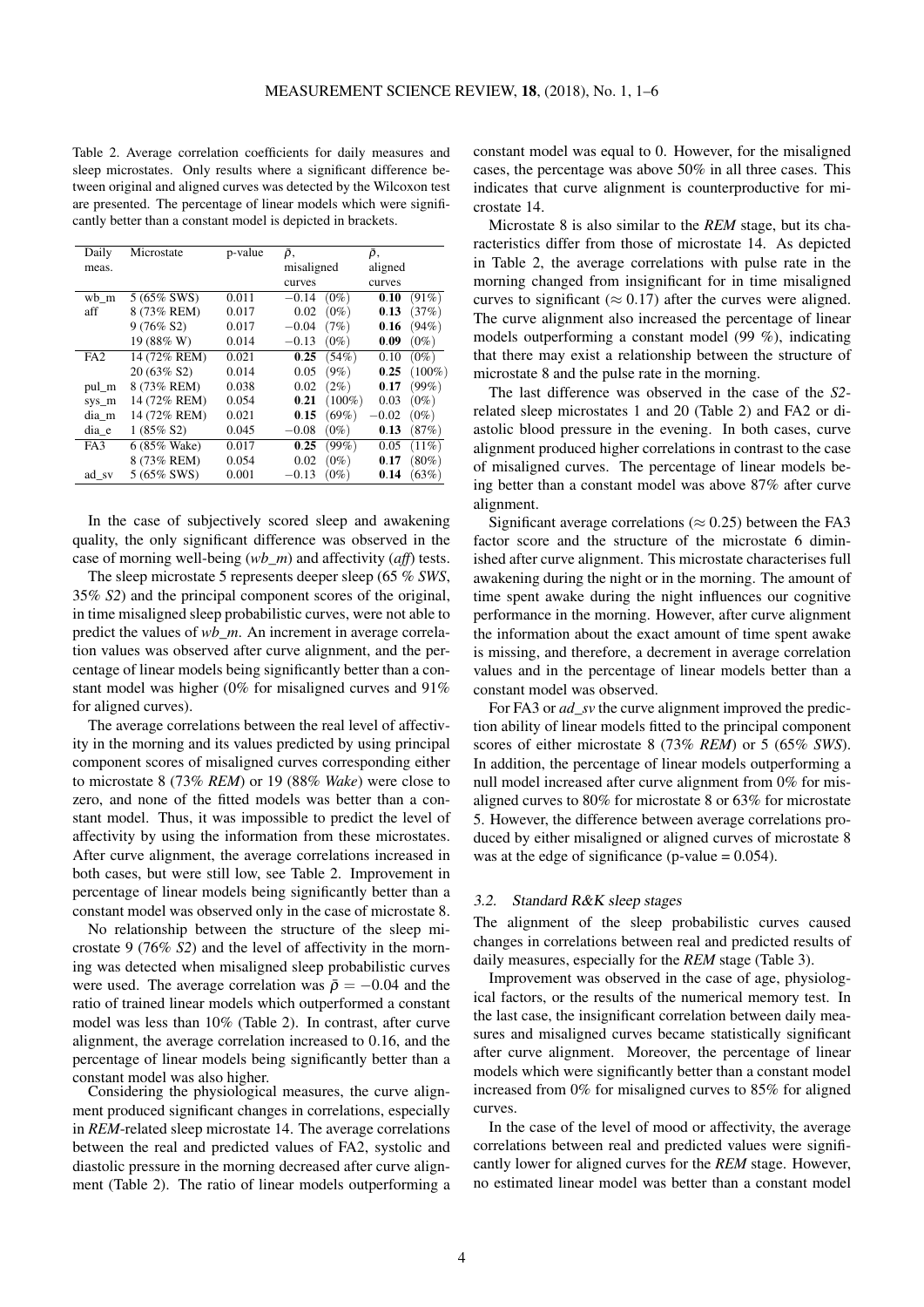| Daily<br>meas.  | Sleep<br>stage | p-value | Ō<br>misaligned<br>curves | ρ<br>aligned<br>curves |
|-----------------|----------------|---------|---------------------------|------------------------|
| age             | <b>REM</b>     | 0.026   | $(100\%)$<br>0.40         | 0.58<br>$(100\%)$      |
| drive           | Wake           | 0.021   | $(60\%)$<br>0.14          | $(0\%)$<br>$-0.05$     |
| mood            | <b>REM</b>     | 0.006   | 0.02<br>$(0\%)$           | $-0.23$<br>$(0\%)$     |
| aff             | <b>REM</b>     | 0.003   | 0.01<br>$(0\%)$           | $(0\%)$<br>$-0.22$     |
|                 | S2             | 0.021   | $(8\%)$<br>0.03           | $(100\%)$<br>0.24      |
| FA <sub>2</sub> | <b>REM</b>     | 0.021   | $(83.2\%)$<br>0.23        | $(100\%)$<br>0.42      |
| num m           | <b>REM</b>     | 0.014   | $(0\%)$<br>$-0.03$        | (85%)<br>0.13          |

<span id="page-4-9"></span>Table 3. Average correlation coefficients for daily measures and sleep stages. The same notation as in Table [2](#page-3-0) is used.

for either aligned or misaligned curves. We hypothesize that the relationship between the *REM* stage and the level of mood or affectivity simply does not exist, or we are not able to detect it either with original or in time aligned curves.

For the *Wake* stage, the only significant change observed was a decreased correlation with the level of drive in the aligned curves. More than half of the linear models were significantly better than a constant model when using principal component scores of the misaligned curves. This indicates the existence of a relationship between the *Wake* stage profile and the level of drive. However, after alignment, this relationship disappeared (the percentage was exactly 0).

Regarding the sleep stages *S1, S2* or *SWS*, the correlations between real and predicted values of daily measures were higher for aligned curves in several cases, but not significantly.

# 4. DISCUSSION AND CONCLUSIONS

In this study, we demonstrated the benefit of time alignment of sleep probabilistic curves when detecting the relationship between sleep structure and daily measures. The sleep probabilistic curves of either 20 sleep microstates or five standard sleep stages were aligned using the elastic warping method.

The improvement in average correlations between real and predicted values of daily measures was observed after curve alignment in the *S2*- and *SWS*-related sleep microstates, which is consistent with the results observed in the case of the standard sleep stages. We can conclude that the whole structure of the sleep states related to the *S2* stage or SWS is more important than the exact timing of their periods.

The PSM distinguishes two sleep microstates similar to the *REM* stage. In the case of microstate 8 (73% *REM*), curve alignment helps to detect existing relationships between the structure of the microstate and morning pulse rate or level of affectivity. However, alignment of the sleep probabilistic curves of microstate 14 (72% *REM*) led to a decrement in average correlations. When considering the standard *REM* stage, new or improved correlations with daily measures were observed after curve alignment. The benefit of curve alignment for the *REM* stage is therefore questionable. We recommend the use of both misaligned and aligned versions of sleep probabilistic curves of microstates similar to the *REM* stage, and careful interpretation of the results.

These results indicate different structures of the two *REM*related sleep microstates and confirm the necessity of a larger set of sleep states considered by PSM, in contrast to the standard R&K model.

Considering either aligned sleep probabilistic curves of the *Wake* stage or sleep microstates related to wakefulness, the average correlations were significantly lower in comparison to the misaligned case. Moreover, the percentage of linear models outperforming a constant model decreased. We hypothesize that, for the *Wake* stage, the exact timing of sleep features is important for the sleep quality and cognitive performance in the morning.

Finally, we can conclude that curve alignment is useful as a pre-processing step, especially when analysing the structure of *S2*, *SWS*, or related microstates.

## ACKNOWLEDGEMENT

This research was supported by the Slovak Research and Development Agency (grants number APVV-0668-12 and APVV-16-0202) and by the VEGA 2/0011/16 grant.

#### **REFERENCES**

- <span id="page-4-0"></span>[1] Rechtschaffen, A., Kales, A. (1968). *A Manual of Standardized Terminology Techniques and Scoring System for Sleep Stages of Human Subjects*. Public Health Service, U.S. Government Printing Office, Washington, D.C.
- <span id="page-4-1"></span>[2] Lewandowski, A., Rosipal, R., Dorffner, G. (2012). Extracting more information from EEG recordings for a better description of sleep. *Computer Method and Programs in Biomedicine*, 108 (3), 961–972.
- <span id="page-4-2"></span>[3] Gervini, D., Gasser, T. (2004). Self-modeling warping functions. *Journal of the Royal Statistical Society: Series B (Statistical Methodology)*, 66 (4), 959–971.
- <span id="page-4-3"></span>[4] Müller, H. G., Tang, R. (2008). Pairwise curve synchronisation for functional data. *Biometrika*, 95 (4), 875– 889.
- <span id="page-4-4"></span>[5] James, G.M. (2007). Curve alignment by moments. *The Annals of Applied Statistics*, 1 (2), 480–501.
- <span id="page-4-5"></span>[6] Tucker, J.D., Wu, W., Srivastava, A. (2013). Generative models for functional data using phase and amplitude separation. *Computational Statistics and Data Analysis*, 61, 50–60.
- <span id="page-4-6"></span>[7] Srivastava, A., Klassen, E., Joshi, S.H., Jermyn, I.H. (2011). Shape analysis of elastic curves in euclidean spaces. *IEEE Transactions on Pattern Analysis and Machine Intelligence*, 33 (7), 1415–1428.
- <span id="page-4-7"></span>[8] Srivastava, A., Wu, W., Kurtek, S., Klassen, E., Marron, J. S. (2011). Registration of functional data using Fisher-Rao metric. *arXiv:*1103.3817 [math.ST].
- <span id="page-4-8"></span>[9] Klösch, G., Kemp, B., Penzel, T., Schlögl, A., Rappelsberger, P., Trenker, E., Gruber, G., Zeitlhofer, J., Saletu, B., Herrmann, W., Himanen, S., Kunz, D., Barbanoj, M., Röschke, J., Varri, A., Dorffner, G. (2001). The SIESTA project polygraphic and clinical database. *Medicine and Biology Magazine*, 20 (3), 51–57.